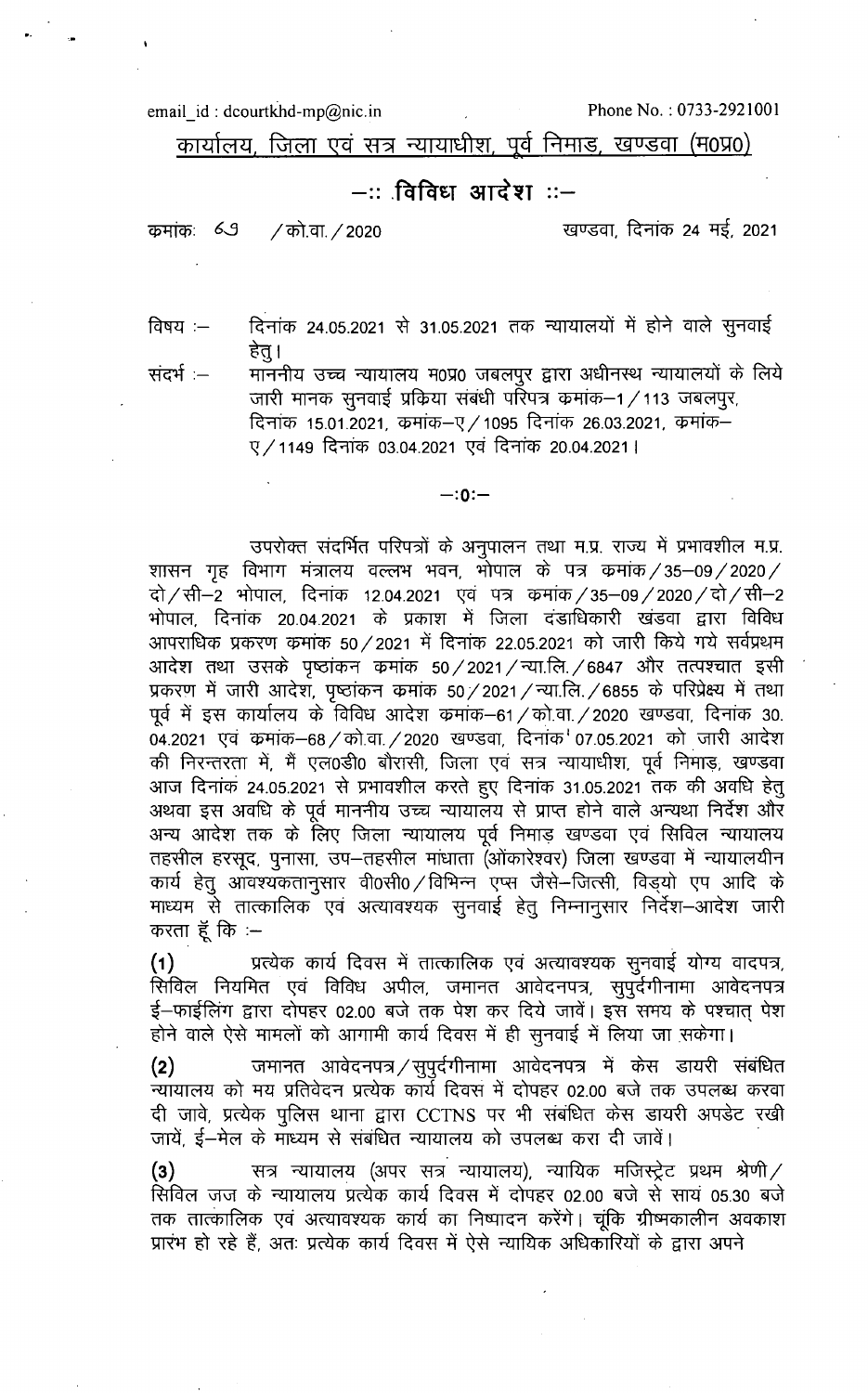कर्त्तव्य का निष्पादन किया जावेगा, जो कि अवकाश पर नहीं है अर्थात् प्रथम कार्य दिवस को वरिष्ठतम अपर सत्र न्यायाधीश के द्वारा और उसके आगामी दिवस में अन्य उपलब्ध अपर सत्र न्यायाधीश के द्वारा क्रमशः न्यायिक कार्य का निष्पादन किया जावेगा। प्रत्येक कार्य दिवस और प्रत्येक अवकाश दिवस में उपलब्ध न्यायिक मजिस्ट्रेट में से किसी एक अथवा एक से अधिक न्यायिक मजिस्ट्रेट के द्वारा कार्य निष्पादन हेतु आदेश के लिए मुख्य न्यायिक मजिस्ट्रेट खण्डवा को अधिकृत किया जाता है। उनके अपेक्षा की जाती है कि वे ऐसा सुसंगत आदेश जारी करें और उसकी एक प्रति कार्यालय को प्रेषित करें।

नजारत अनुभाग, प्रतिलिपि अनुभाग, मालखाना अनुभाग, अभिलेखागार  $(4)$ अनुभाग यथावत पूर्व आदेशानुसार ही जारी रखा जावेगा अर्थात् जो कर्मचारी जिस दिवस में अवकाश पर नहीं है, वे अपने कार्यालयीन कर्त्तव्य का निष्पादन यथावत करेंगे। किसी कारण से अभिलेखागार और प्रतिलिपि अनुभाग में कार्यरत कर्मचारीगण की संख्या में कमी रहती अथवा कार्य की अधिकता होती है तो उपरोक्तानुसार वर्णित न्यायिक अधिकारीगण के न्यायालयों से भिन्न न्यायालय में कार्यरत तृतीय श्रेणी कर्मचारीगण की ड्यूटी लगाई जा सकेगी। उक्त अवधि में सभी कर्मचारी मुख्यालय पर उपस्थित रहेंगे, उन्हें किसी भी समय तात्कालीक एवं अत्यावश्यक कार्य के निष्पादन हेतु बुलाया जा सकेगा।

 $(5)$ चूंकि सभी कर्मचारियों की उपस्थिति अभी भी अनिवार्य नहीं है, इसलिए जिन न्यायालय के पीठासीन न्यायाधीश ग्रीष्मकालीन अवकाश पर हैं, ऐसे न्यायालय में पदस्थ तृतीय श्रेणी कर्मचारियों जैसे-प्रस्तुतकार (सिविल), प्रवर्तन लिपिक, स्टेनोग्राफर, साक्ष्य लेखक, आदेशिका लेखक इन चार में से प्रत्येक कार्य दिवस में उस न्यायालय की आंतरिक व्यवस्था के अनुसार प्रथम और उसके बाद द्वितीय दिवस में एक के बाद एक अर्थात कम से कम 2 कर्मचारी आवश्यक रूप से न्यायालय में उपस्थित रहेंगे। चतुर्थ श्रेणी कर्मचारी की उपस्थिति प्रत्येक दिवस अनिवार्य रहेगी।

## <u>नोट</u> :— यदि ऐसे कर्मचारी अवकाश पर न हो, तब।

प्रत्येक न्यायालय के समक्ष प्रत्येक कार्य दिवस में सुनवाई हेतु पूर्व से नियत  $(6)$ प्रकरण में सुनवाई हेतु उस न्यायालय की सुविधा के अनुसार आगामी पेशी नियत की जावेगी, सी.आई.एस. में उसी दिन प्रविष्ठि की जावे। चूंकि माननीय उच्च न्यायालय म.प्र. की रजिस्ट्री से समय-समय पर जारी दिशा-निर्देशों, माननीय सर्वोच्च न्यायालय और माननीय उच्च न्यायालय म.प्र. के सुसंगत आदेश के प्रकाश में विचाराधीन बंदियों, 5 वर्ष, 10 वर्ष, 20 वर्ष से अधिक अवधि के सभी मामलों को सुनवाई में प्राथमिकता देना है, फिर विशेष दांडिक विधि से संबंधित मामलों को भी विधि द्वारा निर्धारित समय-सीमा के भीतर निराकृत करना होता है; इसलिए ऐसे सब मामले प्राथमिकता के आधार पर, किन्तु संबंधित न्यायालय की सुविधानुसार (जिससे कि अनावश्यक भीड़ ना बढ़े और साक्षियों की संख्या भी सीमित हो), ऐसे मामलों को फिलहाल 1 जुलाई, 2021 से सुनवाई हेतु प्रत्येक कार्य दिवस में दिन–प्रतिदिन नियत किया जावे। तथापि जब तक माननीय उच्च न्यायालय से स्पष्ट निर्देश व आदेश प्राप्त न हो, तब तक ऐसे मामलों में साक्ष्य हेतू समन, वारंट जारी न किये जाएं और न ही पक्षकारों को न्यायालय में उपस्थिति के लिए बाध्य किया जावे। संबंधित पक्षकार और उनके विद्वान अभिभाषक के ज्ञात मोबाइल नंबर पर नियत पेशी तारीख की सूचना **एसएमएस** के माध्यम से दी जावे। जहॉ तक इस कंडिका में उपरोक्त वर्णित मामलों को छोड़कर अन्य मामलों की सुनवाई का प्रश्न है तो वे सभी अन्य मामले सुनवाई हेतु सितम्बर माह के पश्चात से हीँ नियत किये जावें तो उपरोक्त वर्णित मामलों की सुनवाई सहज एवं सुविधाजनक रीति से हो सकेगी।

संबं $\sim$ (एल0डी0 बौरासी)

जिला एवं सत्र न्यायाधीश पूर्व निमाड़, खंडवा (म0प्र0)